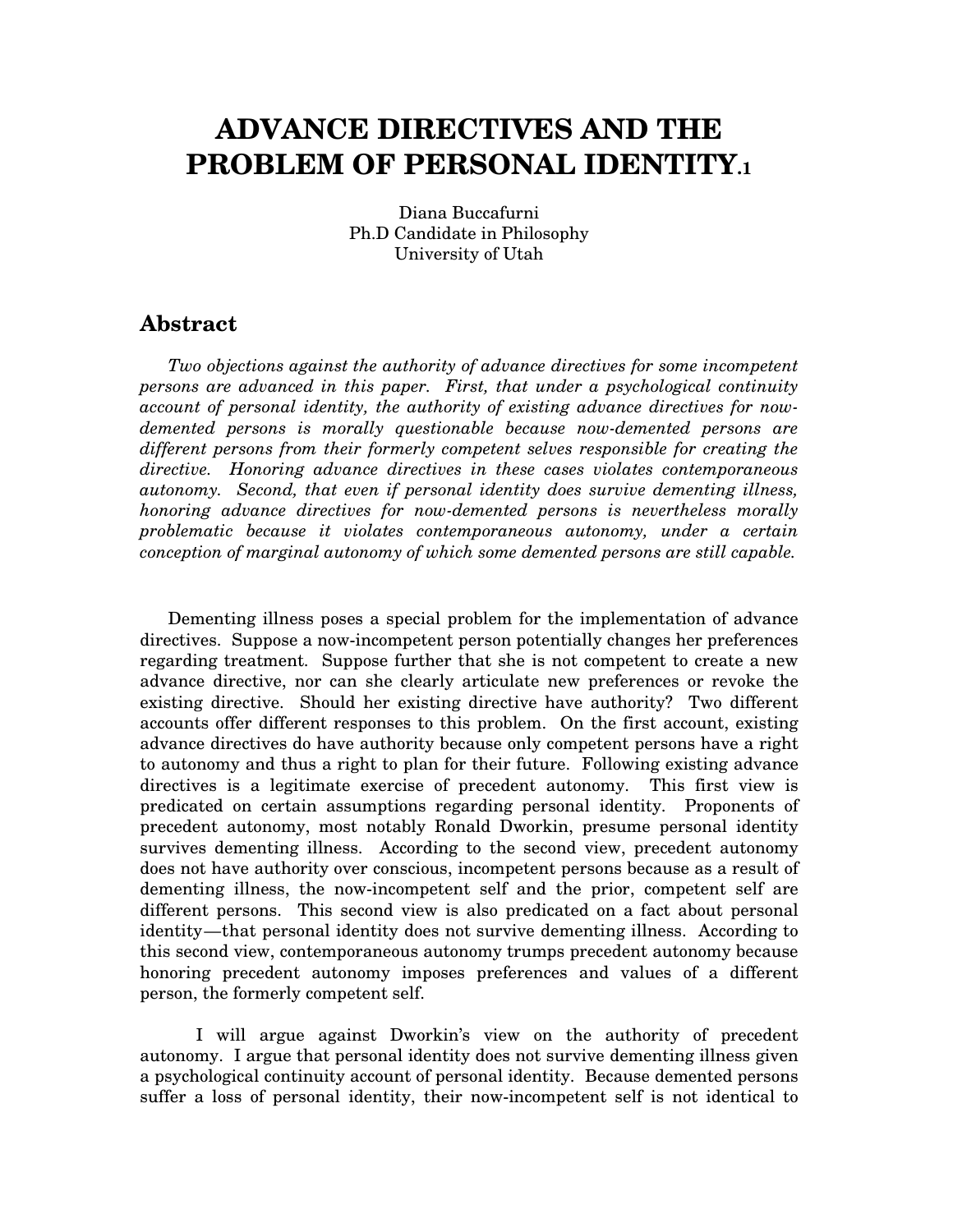their formerly competent self. If correct, then exercising precedent autonomy by following advance directives is not morally legitimate because doing so violates contemporaneous autonomy. Even if personal identity *does* survive dementing illness, and Dworkin is correct, respecting the authority of contemporaneous autonomy is still appropriate given an account of autonomy that differs from Dworkin's.

### **Dworkin's Integrity View of Autonomy: Implications for the Demented Self**

In "Autonomy and the Demented Self," Dworkin (Dworkin, 1986: p. 4-16) argues that precedent autonomy should be honored in the context of health care decisions, including end-of-life decisions. Dworkin claims that persons who are presently incompetent do not have a right to autonomy, and therefore should have no legitimate role as decision makers in the context of their own health care.

Dworkin offers a view of autonomy he refers to as the integrity view. On the integrity view, the agent is treated as the subjective experiencer of a unique life. The agent's decisions constitute an integrated whole—the narrative of the agent's life. On Dworkin's integrity view, in order for a person to possess autonomy, she must recognize and appreciate her decisions as part of a greater, coherent whole the whole that is her life. Given such a view of autonomy, one can only have the right to autonomy, in the relevant sense, if one can appreciate her decision as being concordant with her other values. According to Dworkin, a person has a right to autonomy depending on the "degree of that patient's capacity to direct his or her life in accordance with a recognized and coherent scheme of value, that is, capacity for authenticity and integrity" (Dworkin, 1986: p. 9).

Dworkin's account of autonomy as given by the integrity view excludes demented persons from being capable of such autonomy. Quite uncontroversially, given cognitive decline and memory loss, dementia patients do not appreciate their decisions within the greater framework of a continuous life. They do not, according to Dworkin, "possess the capacity for authenticity and integrity" (Dworkin, 1986: p. 9). Dworkin specifies that a demented person does not possess requisite competence to have a right to autonomy on the integrity view when her choices clearly contradict prior held preferences, or are inconsistent with the values espoused by her competent self. Because demented persons have lost the capacity for maintaining integrity amongst life values, their decisions regarding health care and end-of-life choices should not be respected for the sake of honoring autonomy, since they no longer have such autonomy to protect. The thought is that because demented persons do not have the capacity for autonomous choice and because they are not capable of autonomy on the integrity view, disregarding their preferences does not amount to a violation of autonomy. According to Dworkin, because demented persons do not have a right to autonomy on the integrity view because of their lack of competence required for complex decisionmaking, their current decisions regarding end-of-life treatment should not be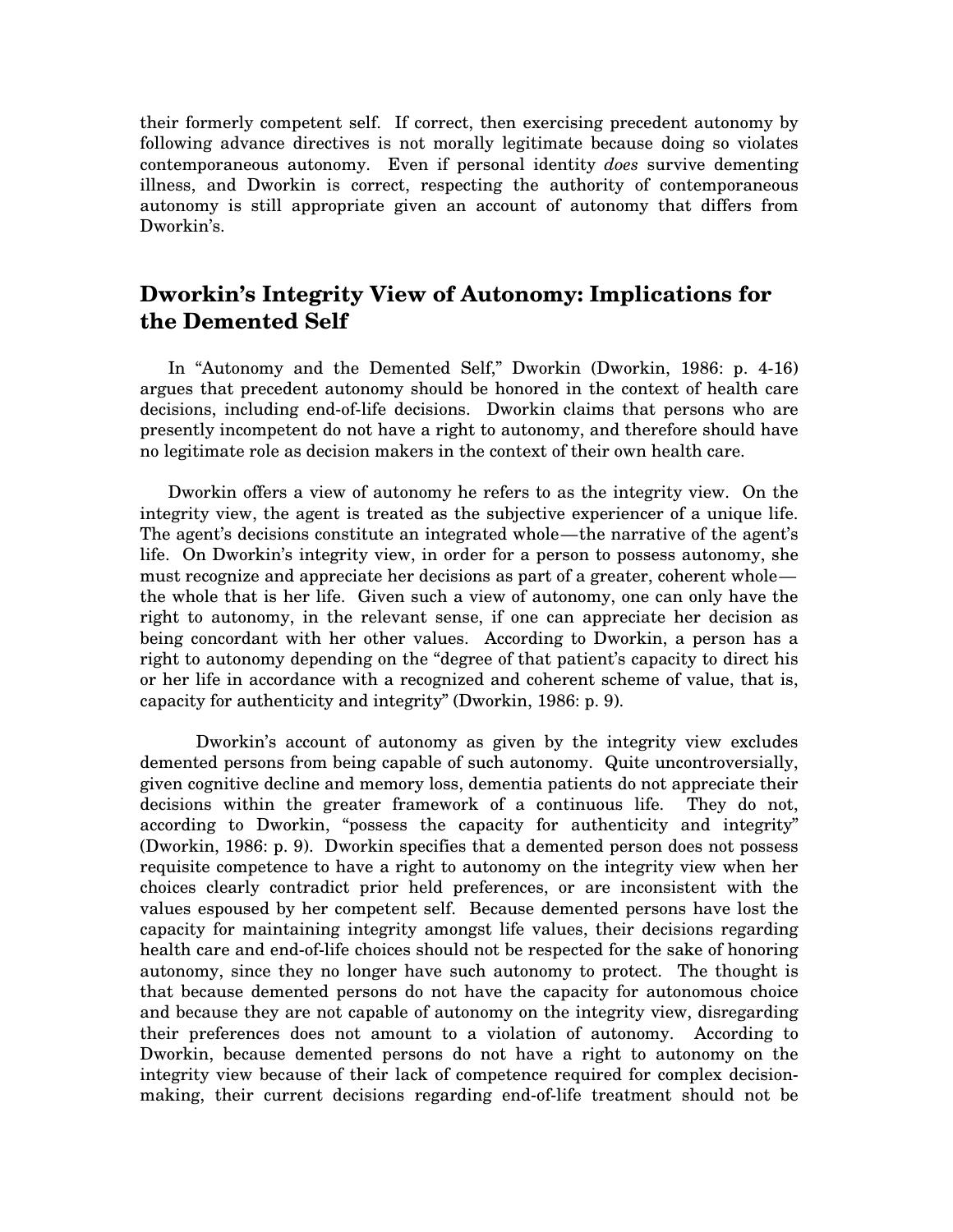honored. Dworkin argues that when a person has indicated her health care preferences in advance (i.e. via an advance directive), these decisions of the prior, competent self must be respected in the interest of precedent autonomy—the autonomy of the prior, competent self. Precedent autonomy, not contemporaneous autonomy, has authority because it is only the formerly competent self that had the capacity for autonomous choice and possessed autonomy on the integrity view. Again, not honoring the choices of an incompetent person is not a violation of her contemporaneous autonomy, since she is no longer capable of autonomy. For Dworkin, respecting the precedent autonomy of the demented person does not conflict with respect for her autonomy since she is no longer an agent capable of autonomous choice, or of integrating decisions within the context of a coherent chain of values and commitments.

Dworkin's view of autonomy lends support to his position of giving authority to the end-of-life choices of the prior, competent self. Respecting prior, autonomous choices of the formerly competent self exercises precedent autonomy of this self when these earlier choices govern the future, incompetent self. If the kind of autonomy required for persons' choices to be respected is of the Dworkinian kind, then the choices of a prior, competent self are the choices that should be honored. The prior, competent self should be respected, argues Dworkin, because competent persons should be allowed to plan for their futures without interference. Not respecting the precedent autonomy of the now-incompetent person amounts to violating her life plan that she created while competent, thus violating her autonomy. Not respecting precedent autonomy of the now-incompetent person is, for Dworkin, morally illegitimate, and unjustifiably paternalistic. Dworkin concludes that, "autonomy requires enforcing one's prior decisions about one's treatment when demented" (Dworkin, 1986: p. 11). Dworkin's position is further clarified by his statement on the loss of autonomy demented persons suffer. Dworkin states: "his right to autonomy—the right of the person he has become and remains—unambiguously requires that his pleas now be denied" (Dworkin, 1986: p. 13).

Dworkin explicitly acknowledges his view on the authority of precedent autonomy depends on a certain fact about personal identity—that personal identity survives dementing illness. Dworkin's integrity view of autonomy presumes that the person who endures a dementing illness is the same person as the prior competent person. That is, dementing illness does not result in a loss of personal identity; personal identity survives dementing illness. Dworkin's commitment regarding personal identity is consistent with his views on the authority of precedent autonomy. Given Dworkin's view on the authority of precedent autonomy, Dworkin cannot consistently endorse a view of personal identity that affirms the claim that personal identity does not survive dementing illness—doing so would commit him to rejecting the authority of precedent autonomy because one person's will should not have authority over another's. This is a point I will return to.

#### **The Different Person Argument (DPA)**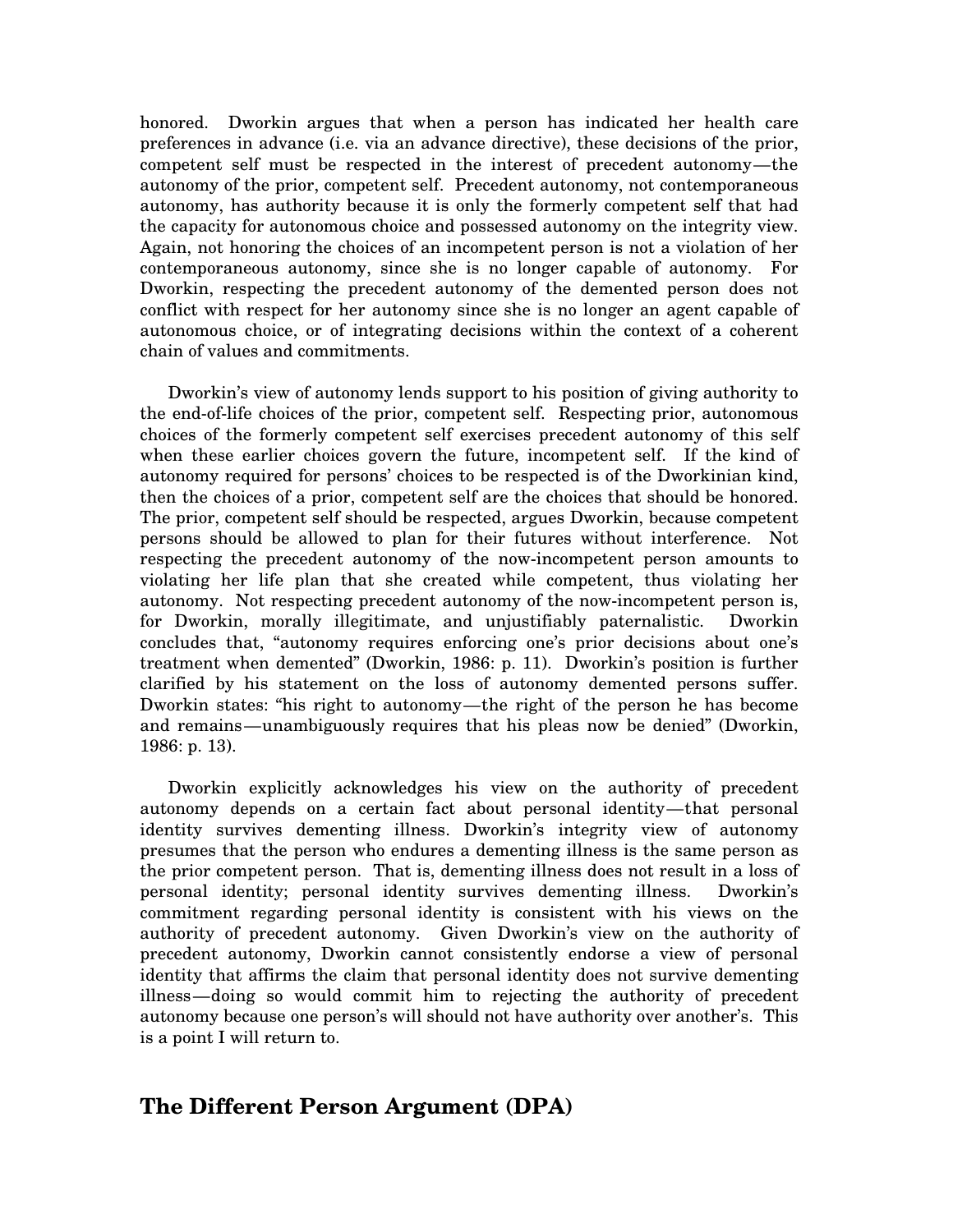Given Dworkin's position for the authority of precedent autonomy, I now proceed to my argument against Dworkin, in favor of the authority of contemporaneous autonomy. I argue that enforcement of advance directives for now-incompetent patients' amounts to imposing preferences and values of a prior competent person, a person who is a different person from the now-demented person. My argument for the different person position follows.

#### *The Different Person Argument* (DPA)

Premise 1:Personal identity is psychological continuity (over time). Premise 2:Dementing illness is a loss of psychological continuity. Conclusion: Demented persons lose personal identity. (1, 2)

According to the DPA, the now-demented person is a different person from her prior self, and, the enforcement of preferences and values of the former self is not always morally legitimate.

Support for premise one of the DPA comes from two early modern philosophical accounts of personal identity, those offered by David Hume and John Locke. In addition, contemporary philosophical work on personal identity will support premise one of the DPA. More specifically, Derek Parfit's work on personal identity supports premise one of the DPA.

#### **Hume's Bundle Theory of Personal Identity**

Hume's account of personal identity in the *Treatise* (Fate Norton and Norton, 2001) lends support to premise one of the DPA. According to Hume, all we can be directly aware of is the present contents of perceptual consciousness, or ideational mental content, which is exclusively derived from experientially given sensations, or impressions. For Hume, the self just is a collection of these perceptions, or, the conscious mind. Hume argues that the self is a bundle or collection of perceptions appearing to be connected to each other via some uniting principle. On Hume's account, our notion of personal identity arises from supposing there is a connection amongst our perceptions, binding them into the conceived self. Remaining consistent with his empiricism, however, Hume concludes that we cannot know there is such a connecting principle since experience gives us no firm evidence warranting such a conclusion; rather, our imagination imposes a connection onto our collective perceptions.

Despite Hume's epistemological skepticism regarding knowledge, his account clearly supports premise one of the DPA insofar as he advances a necessary condition for the enduring self—some uniting principle that grounds the self. For example, Alzheimer's patients have lost awareness of this connection due to memory loss. For persons in whom this relation of connectedness does not obtain, personal identity is disrupted.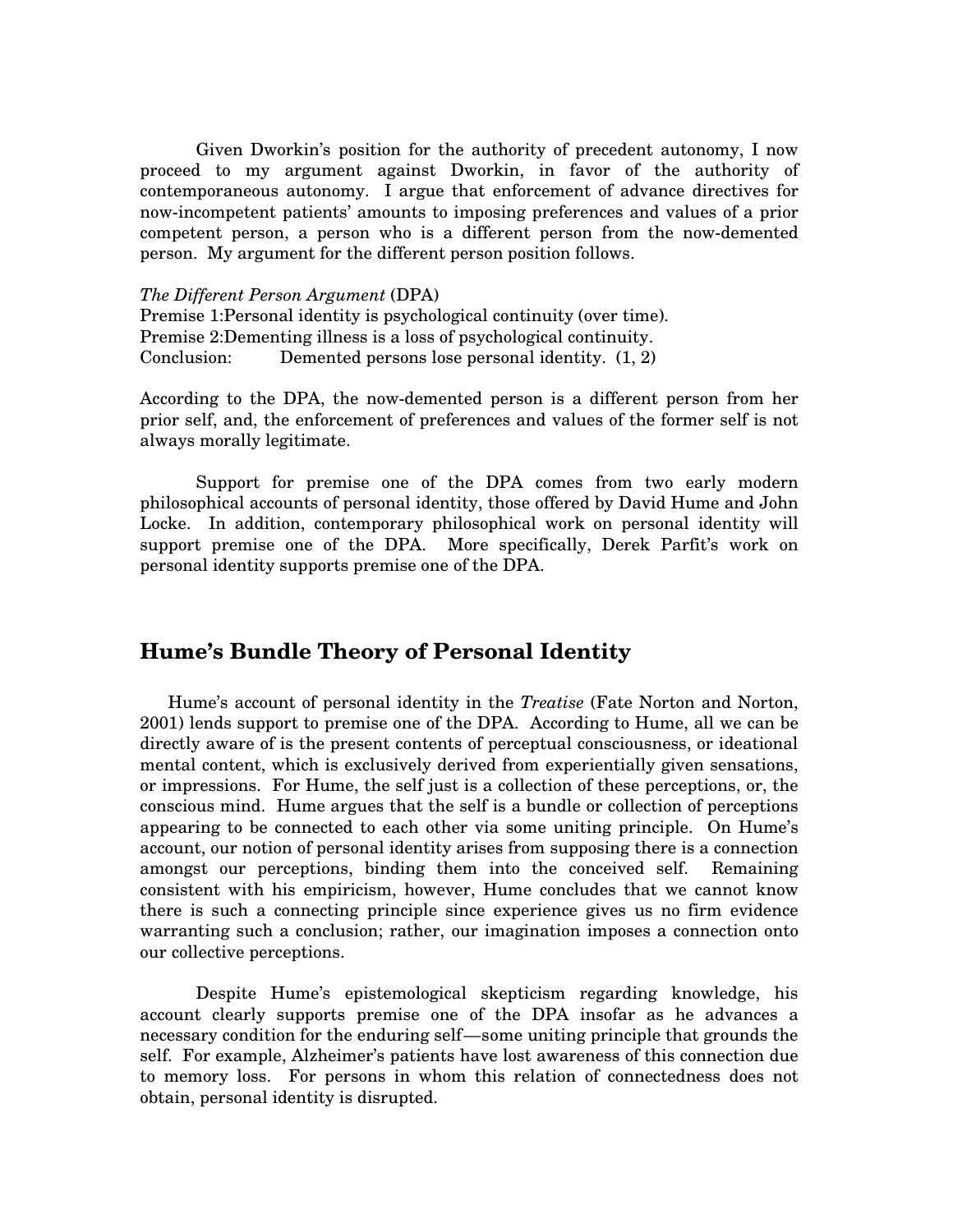### **Locke's Psychological Continuity Account of Personal Identity**

In *An Essay Concerning Human Understanding* (Nidditch, 1975), Locke advances a psychological continuity account of personal identity.2 For Locke, personal identity consists in consciousness, where consciousness is understood as the awareness of a continuing, enduring self. Consciousness for Locke is just the individual understanding herself to be the same thinking self over time, or a continuous, subjective participant of a life (Nidditch, 1975). Also integral to Locke's view is that personal identity consists in sameness of consciousness over time. For Locke, it is memory that makes a person's consciousness remain the same over time. And it is, to use Locke's terms in the "same consciousness" (Nidditch, 1975: p. 10) that is the self and makes the individual intimately aware of the self as a self. It is memory, then, that is the connecting principle amongst a person's psychological aspects that preserves sameness of consciousness, or the self (Nidditch, 1975).

Given Locke's view on personal identity, memory is integral to same consciousness or personal identity over time**.** Locke's view of personal identity is positive evidence for premise one of the DPA. Given Locke's conception of personal identity, demented persons such as Alzheimer's patients suffer from a disruption of personal identity.

### **Parfit on Psychological Continuity**

Outside of the early modern period within a contemporary context, Derek Parfit's *Reasons and Persons* (Parfit, 1986) importantly contributes to contemporary philosophical thinking about personal identity. Unlike his early modern predecessors, however, Parfit does not agree that personal identity consists in psychological continuity, but he does argue that psychological continuity is what matters to us in terms of survival.3 Because Parfit thinks that what matters to us in terms of survival is psychological continuity, psychological continuity is integral to our conception of the self, even if, for Parfit, psychological continuity is not what constitutes personal identity.

Parfit's account of psychological continuity is similar to Locke's view of psychological continuity. On Parfit's view, psychological continuity is established by psychological connectedness, where psychological connectedness is based in memory. Psychological connectedness obtains amongst an individual's mental states when she remembers at least some of her past experiences as her own. Psychological connectedness does not, for Parfit, only have to obtain amongst memories in order for psychological continuity to be present. Parfit allows for other psychological aspects or facts such as beliefs, desires, and intentions, which,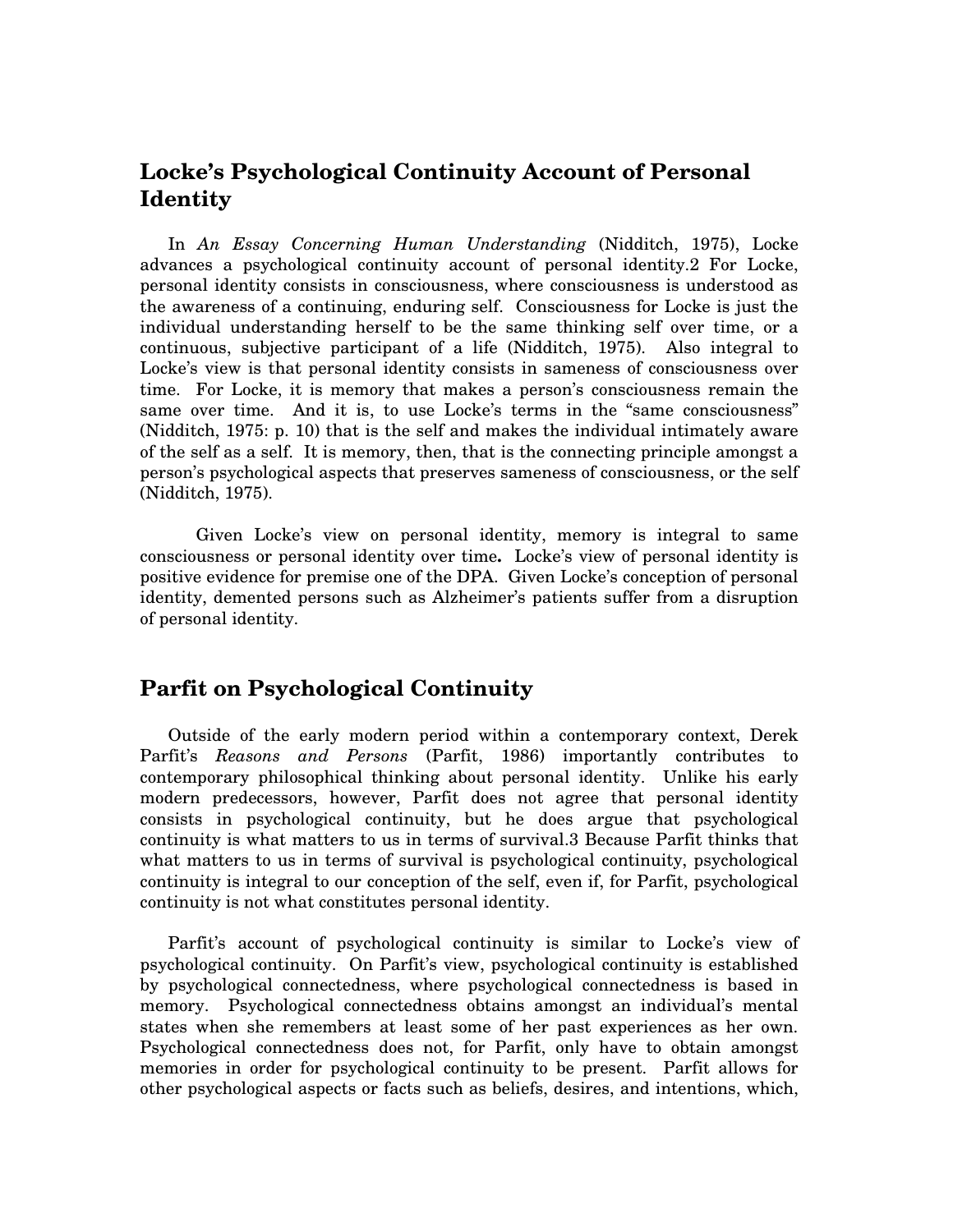if connected in the relevant way, or are continuously held by the person, constitute psychological continuity.

While Parfit does not share the view that personal identity consists in psychological continuity, that psychological continuity is what matters to our conception of the self and lends support to premise one of the DPA. Persons who suffer from dementing illness such as Alzheimer's Disease (AD) lose personal identity because their psychological continuity is disrupted due to impairments affecting memory.4

#### **Psychological Continuity and Alzheimer's Disease (AD)**

The following is a brief review of the symptoms of Alzheimer's Disease (AD) as an example of a disease that causes dementia resulting in cognitive impairments and losses. This evidence supports premise two of the DPA, that AD is a loss of psychological continuity.

AD is a progressive and irreversible neurological disease affecting the brain, leading to dementia. AD is characterized by progressive cognitive and functional decline (Hurley and Volicer, 2002). The earliest stage of AD is characterized by memory impairment and personality loss (Hurley and Volicer, 2002). As AD progresses, memory loss becomes more severe, including long-term memory loss in addition to initial short-term memory loss. What begins as memory being affected in terms of recalling recent events, progresses to long-term memory loss in which the individual does not identify or remember past events of her life. In the earliest stages of AD, however, a patient can still participate in meaningful, complex decision-making (American Academy of Neurology Ethics and Humanities Subcommittee, 1996).5 Being a progressive disease, the symptoms of AD increase in severity over time. Over the course of AD, the patient suffers from a substantial loss of cognitive functioning and verbal communication, preventing meaningful comprehension and capacity for complex decision-making as well as verbal communication of current preferences, interests and values. Given this description of AD, it is clear that AD is the loss of psychological continuity.

Returning to the DPA, positive evidence for both premise one and premise two have been offered, thus supporting the conclusion of the DPA. Demented persons do lose personal identity. By implication of the DPA, the formerly competent self and current, incompetent self are different persons.

#### **The Moral Problem of Precedent Autonomy**

Thus far the argument is conclusive that on a psychological continuity view of personal identity, a now-incompetent person is a different person from her formerly competent self. Because a person's identity does not survive disruption of psychological continuity, following an advance directive of a formerly competent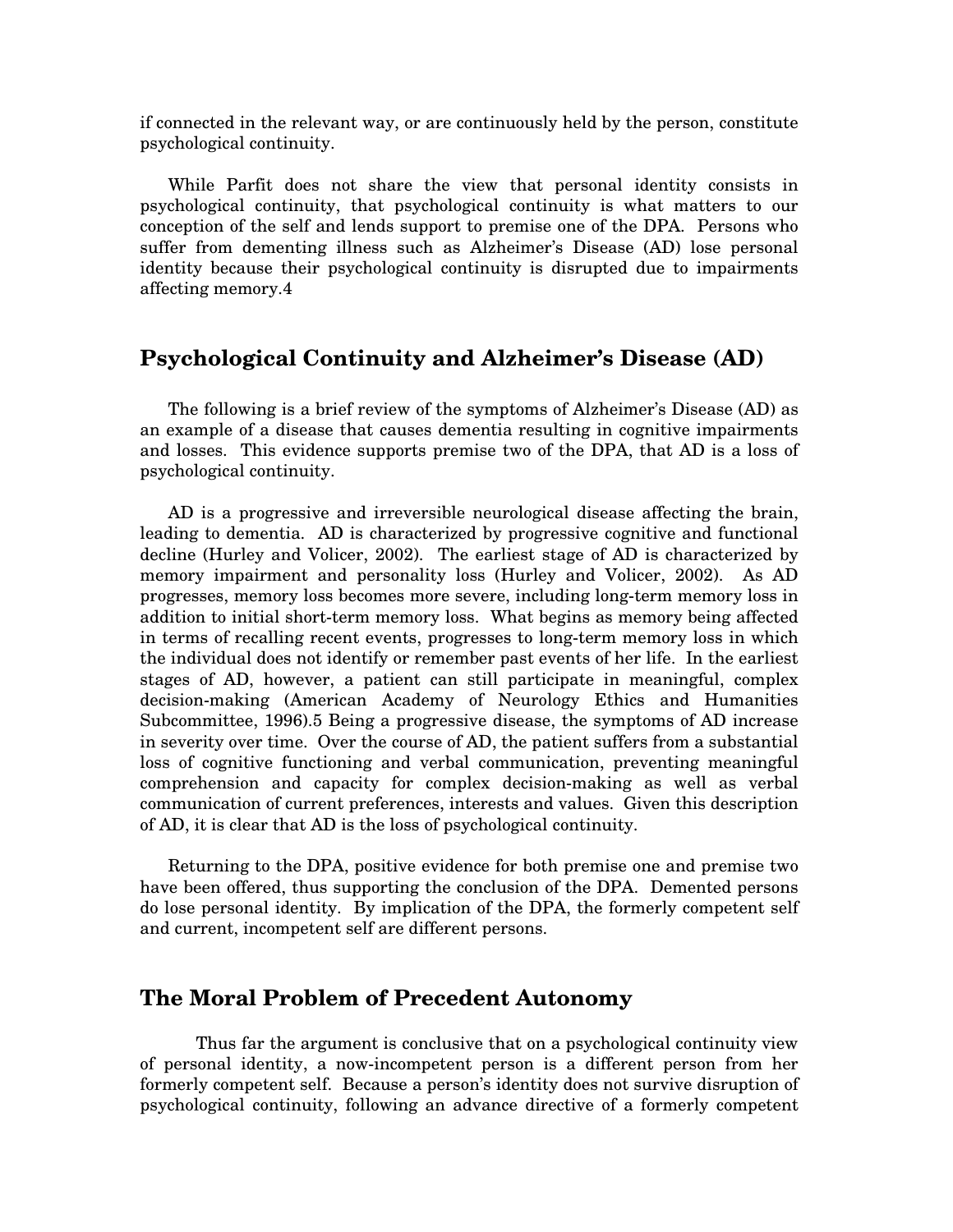person is more properly understood as paternalistic and not a legitimate extension of precedent autonomy, as Dworkin argues. If this conclusion is right, then it poses a special problem for the application of advance directives that were created by a different, competent person. The moral problem is not whether the preferences of the prior self mirror the preferences and values of the current, different self. Indeed, it would be ideal if these preferences did coincide. Rather, what is at stake is the moral legitimacy of enforcing the preferences and values of one person onto a second person. According to my position against the authority of precedent autonomy, in which respect for autonomy does not entail respect for precedent autonomy (Davis, 2002), advance directives governing conscious, but incompetent persons are more properly viewed as extending the autonomy of a former, different self. Following the end-of-life instructions specified in an advance directive created by a formerly competent person amounts to imposing the preferences and values of one person onto another. (The advance directive in these cases, where personal identity has been affected from a disruption in psychological continuity, should be more properly thought of as a surrogate decision-making tool of sorts.) Enforcing the preferences and values of the surrogate is, in some cases, morally illegitimate.

To clarify my position against the authority of precedent autonomy, (as enforced when following advance directives for conscious, incompetent persons), it applies only to a certain population of incompetent persons. This position does not apply to the incompetent persons who are so severely demented so as to be substantially unresponsive to various stimuli. Neither does this view apply to unconscious persons. In these cases, provided existing advance directives, following such directives may be the only guide to end-of-life care in which the former self is the most suitable surrogate. Following advance directives in these cases, where following existing advance directives for incompetent persons still should be understood as enforcing the preferences of a former, different self, does not violate autonomy because the capacity for autonomy is absent. Enforcing the preferences of a surrogate, that is, of the formerly competent self, is appropriate in these limited cases. Since contemporaneous autonomy is not violated in these cases, respecting the authority of the advance directive is appropriate and legitimate.

There are cases, however, where following advance directives is not morally legitimate. These are cases in which an incompetent person may not have the capacity for autonomy required to create a new advance directive, or perhaps cannot verbally express the desire to revoke an existing advance directive. These persons still have preferences and values, and by virtue of possessing these values, do possess marginal autonomy. While it may not be appropriate to enforce the particular preferences (or requests) of the now-incompetent person, as doing so will not enhance (Jaworska, 1999) what contemporaneous autonomy she has, incorporating her values and preferences into the decision-making process regarding end-of-life treatment is morally required to honor contemporaneous autonomy (Jaworska, 1999). It is my view that dismissing conscious, incompetent persons from this decision process altogether is morally inappropriate as it violates what contemporaneous autonomy these persons do possess.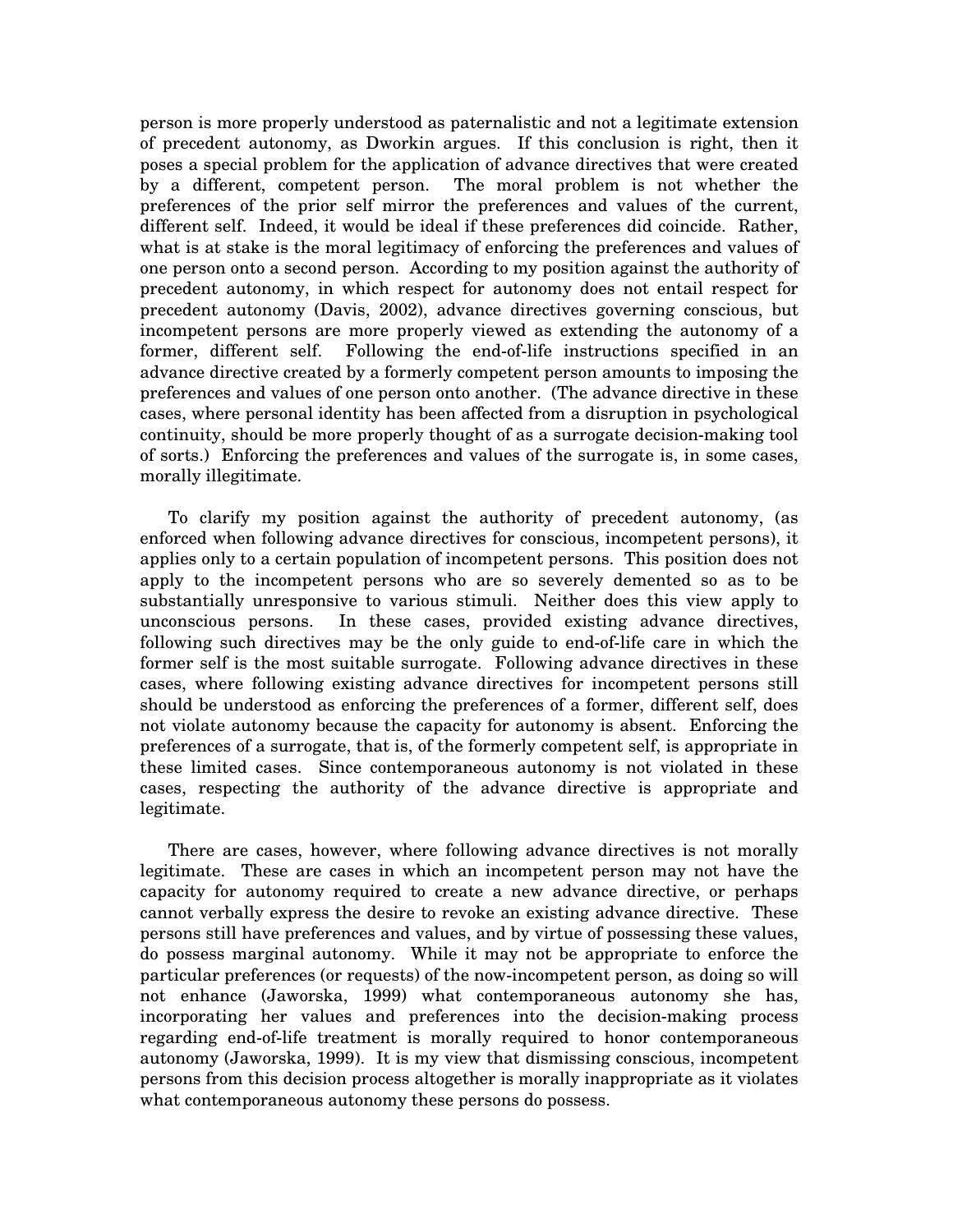In sum, then, for the conscious, incompetent person who cannot articulate new end-of-life preferences, or create a new advance directive due to competency status or physical inability to express the desire for revocation (of an existing advance directive), exercising precedent autonomy is not legitimate. The instructions detailed in the advance directives may coincidentally mirror the genuine preferences and embody the values of the now-demented individual, however, following advance directives is not a legitimate exercise of precedent autonomy because doing so advances the autonomy of the formerly competent self, a self as I have argued, is a different person from the current, incompetent self.

Given my objection against the authority of advance directives for a certain population of incompetent persons, let me offer some suggestions for how the decision-making process should proceed in such cases. As I have suggested, advance directives governing care for demented persons are tools for surrogate decision-making, and are only appropriate for certain kinds of cases. Insofar as advance directives are surrogate decision-making tools, however, efforts must be made for honoring the interests and values of the current person, not the former self. Even though the incompetent person may only be capable of marginal autonomy, considering the values of the current incompetent person is morally imperative, as not doing so violates their (admittedly marginal) contemporaneous autonomy. Practically speaking, I am not advocating enforcing their decisions or preferences when they do not result from rational deliberation. Rather, I am advocating incorporating these preferences and values into the decision-making process. Respecting contemporaneous autonomy in this sense does not entail honoring particular treatment decisions or requests, especially if the patient is incapable of complex decision-making. However, in spite of this limitation, efforts should be made to incorporate contemporaneous preferences and values of the incompetent person. These values should guide end-of-life decisions.

Thus far this paper has advocated the integration of current preferences and values into the end-of-life decision process is one that is also advocated by Agnieszka Jaworska in her "Respecting the Margins of Autonomy: Alzheimer's Patients and the Capacity to Value," on a similar account of marginal autonomy. On Jaworska's account, marginal autonomy is defined as the "capacity to value" (Jaworska, 1999: p. 109). My notion of marginal autonomy is similar, though different. On my account, a demented person is capable of autonomy so long as she possesses values and preferences. In this respect, then, my notion of marginal autonomy is less strict than Jaworska's.

My suggestions entail incorporating incompetent persons into the end-of-life decision-making process more so than they currently are so included. According to Dworkin, incompetent persons should have no right to autonomy once deemed incompetent. I disagree. I suggest otherwise. Incompetent persons have a right to autonomy, the right for preferences and values to be considered, even if such preferences and values are articulated in other than written or verbal modalities, and ultimately discounted in the final decision. Given the moral problem of precedent autonomy, greater efforts should be made to incorporate incompetent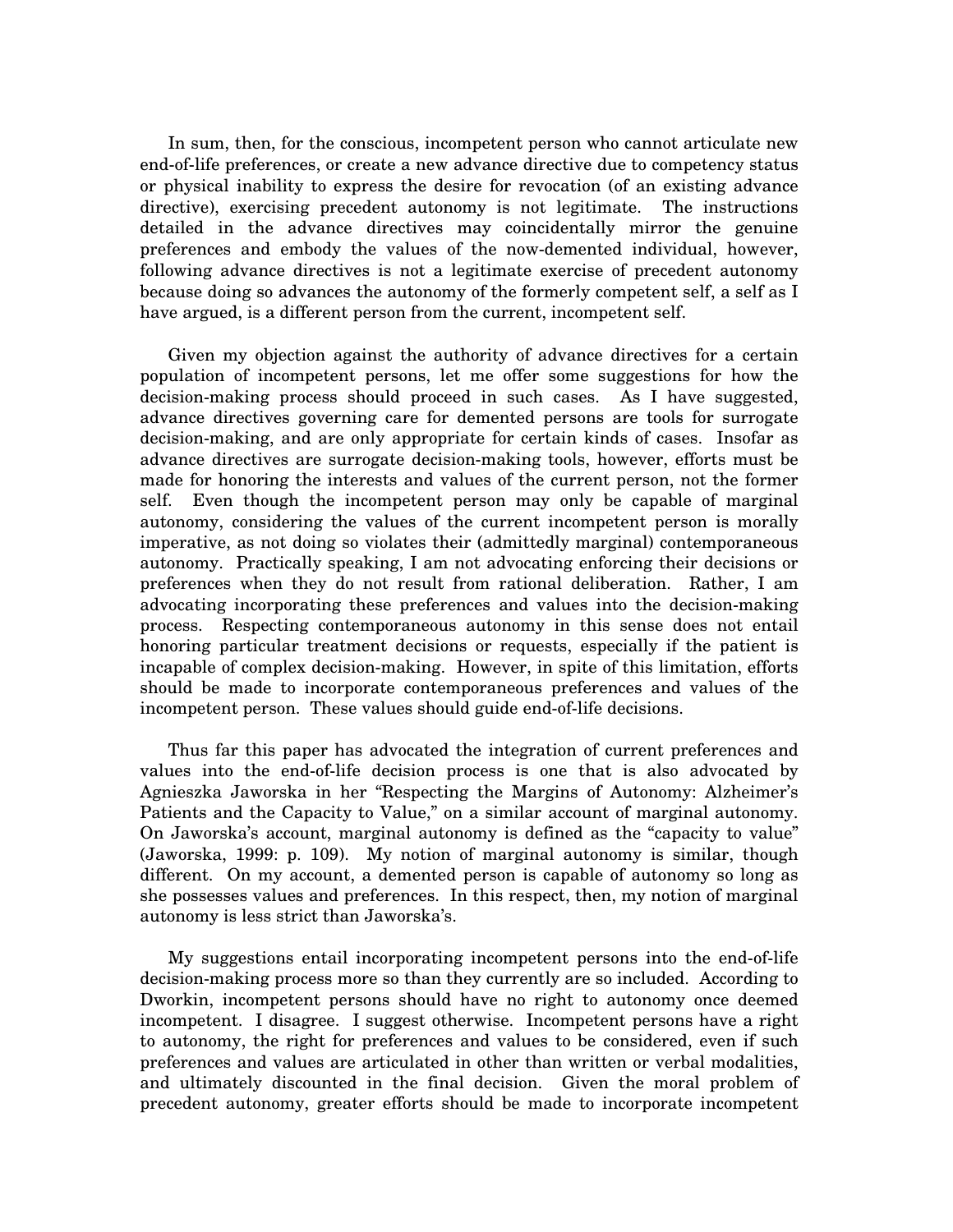patients in the end-of-life decision-making process, despite a lack of requisite competence to create new advance directives or physical disability preventing revocation of existing directives.

### **Autonomy Reconsidered: Autonomy as the Capacity to Value**

The DPA argument offered in support of contemporaneous autonomy over precedent autonomy crucially depends upon premise one, that personal identity consists in psychological continuity. If the account of personal identity I espouse is rejected, then the view that I advocate against the authority of precedent autonomy faces a damaging objection. My argument against the moral legitimacy of applying advance directives for now-incompetent persons rests crucially on the prior, competent self and the now-incompetent self being different persons. Even if the account of personal identity I do endorse is shown to be problematic, however, my position against Dworkin can be somewhat salvaged given a different view of autonomy. This account of autonomy should be one in which nowincompetent persons are viewed as having some role in the decision-making process in end-of-life choices, not being entirely excluded from such a role, as Dworkin advocates. Agnieszka Jaworska articulates such an account of autonomy.

In "Respecting the Margins of Agency: Alzheimer's Patients and the Capacity to Value," Agnieszka Jaworska redefines autonomy as the capacity to value. According to Jaworska, the capacity for autonomy can be understood in a less strict sense than Dworkin suggests. Contra Dworkin, Jaworska argues that a person is not required to have a coherent conception of the self as a whole in order to be capable of autonomy. Instead, that a demented person can convey personal value via non-traditional modalities, given assistance, is indicative of the person being a valuer, and as such, meets Jaworska's requirement for marginal autonomy, the capacity to value. Jaworska defines the capacity to value as (marginal) autonomy because a behavior or action that is indicative of some value is "a truly self-given, authentic principle of conduct" (Jaworska, 1999: p. 131). Of the capacity to value being retained in dementia patients, Jaworska comments: "[T]he capacity to value is not completely lost in dementia, and to the extent that it is not, respect for the immediate interests of a demented person is contrary neither to his well-being nor to the respect for his autonomy" (Jaworska, 1999: p. 109).

According to Jaworska's conception of autonomy, if a person possesses the capacity to value, this in itself is good reason to respect her contemporaneous values. Furthermore, on this account of autonomy, overriding these values by referring exclusively to prior preferences *does* constitute a violation of contemporaneous autonomy. Jaworska's account of autonomy has implications for those proponents of precedent autonomy in the context of end-of-life decisionmaking. On Jaworska's account, for conscious, incompetent persons, advance directives do not have exclusive authority at the expense of violating contemporaneous autonomy of the now-incompetent person who still remains a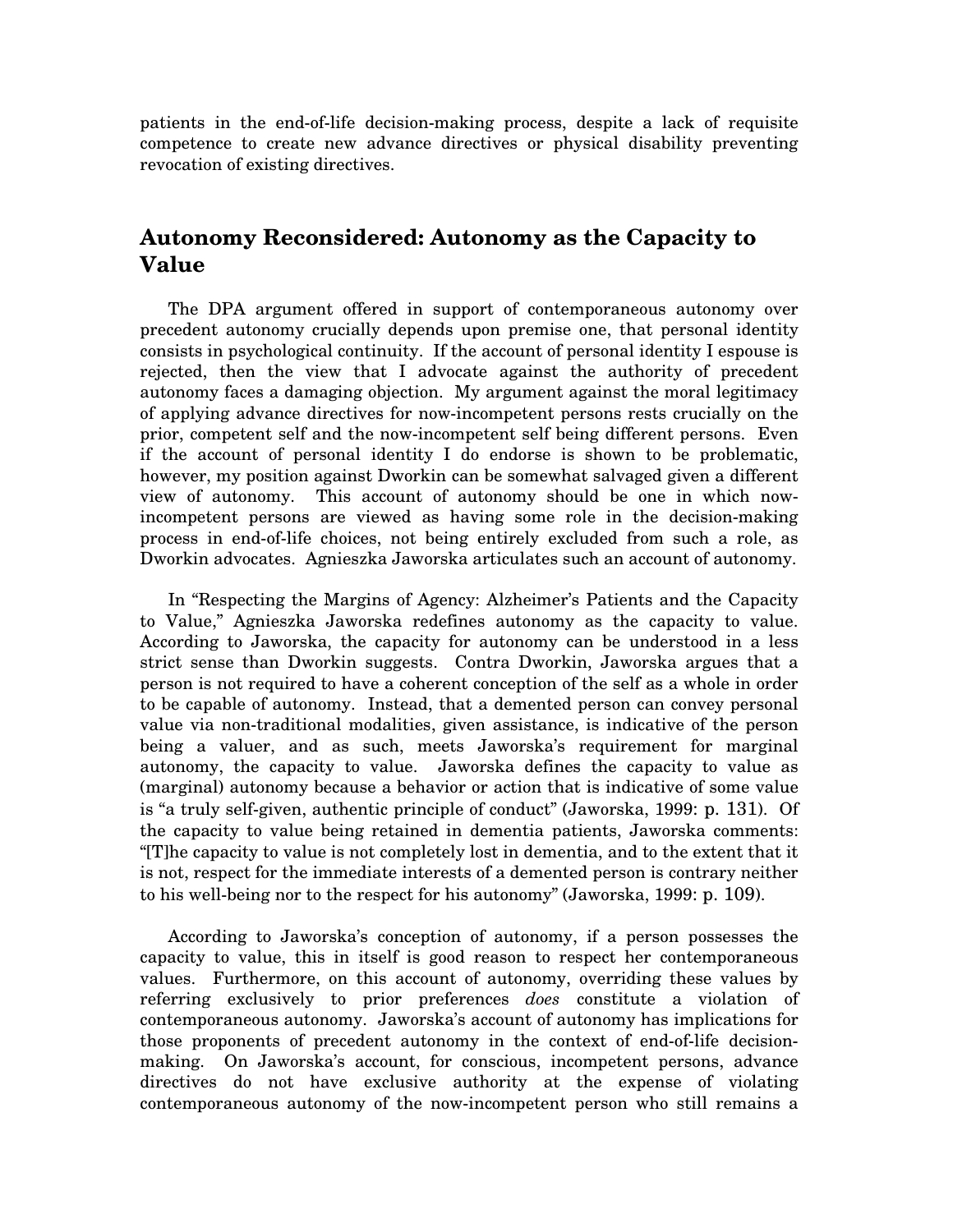valuer. Jaworska remarks:

The fact that a person is no longer competent to make decisions for herself, or that she has lost the thread of her life as a whole, does not imply that her advance directive is automatically authoritative is guiding what should happen to her. So long as the person is still a valuer, current decisions on her behalf ought to take seriously her current values (Jaworska, 1999: p. 137).

Given Jaworska's defense of the authority of contemporaneous autonomy contra Dworkin, even if the account of personal identity I advocate is rejected, the moral problem of precedent autonomy still remains, despite Dworkin's efforts. Contemporaneous autonomy has moral precedence over precedent autonomy, irrespective of the theory of personal identity one holds.

## **Concluding Remarks**

We have a moral imperative to reconsider the moral legitimacy of allocating exclusive authority to existing advance directives for now-incompetent, conscious persons. I am not advocating for complete disregard of advance directives altogether, but only that current values and preferences of the now-incompetent, conscious person be taken into consideration, involving these persons in end-of-life and treatment decision processes more so than currently permitted and recognized.

### **Notes**

1. I am grateful to Leslie P. Francis, Margaret P. Battin, Pepe Chang, and Dale Clark for commenting on earlier versions of this paper.

2. Psychological continuity is a psychological criterion of personal identity; psychological continuity just is connectedness amongst psychological states. Personal identity accounts that appeal to a psychological criterion of identity assert that what constitutes the identity of a person over time is psychological connectedness amongst psychological states. Such psychological states or aspects of psychology include desires, beliefs, and character traits. The precise relation that holds amongst these psychological aspects to constitute personal identity will differ depending on the particular account of personal identity. For Locke, memory is the relation that obtains amongst these psychological aspects to constitute personal identity over time.

3. The view I am attributing to Parfit is one in which what matters to us (in terms of survival) is psychological continuity from a first-person point-of-view. I am not attributing to Parfit the view that psychological continuity is what matters to us *morally* from a third-person point-of-view in which decisions we make may have some effect on future generations, thus attributing moral relevance to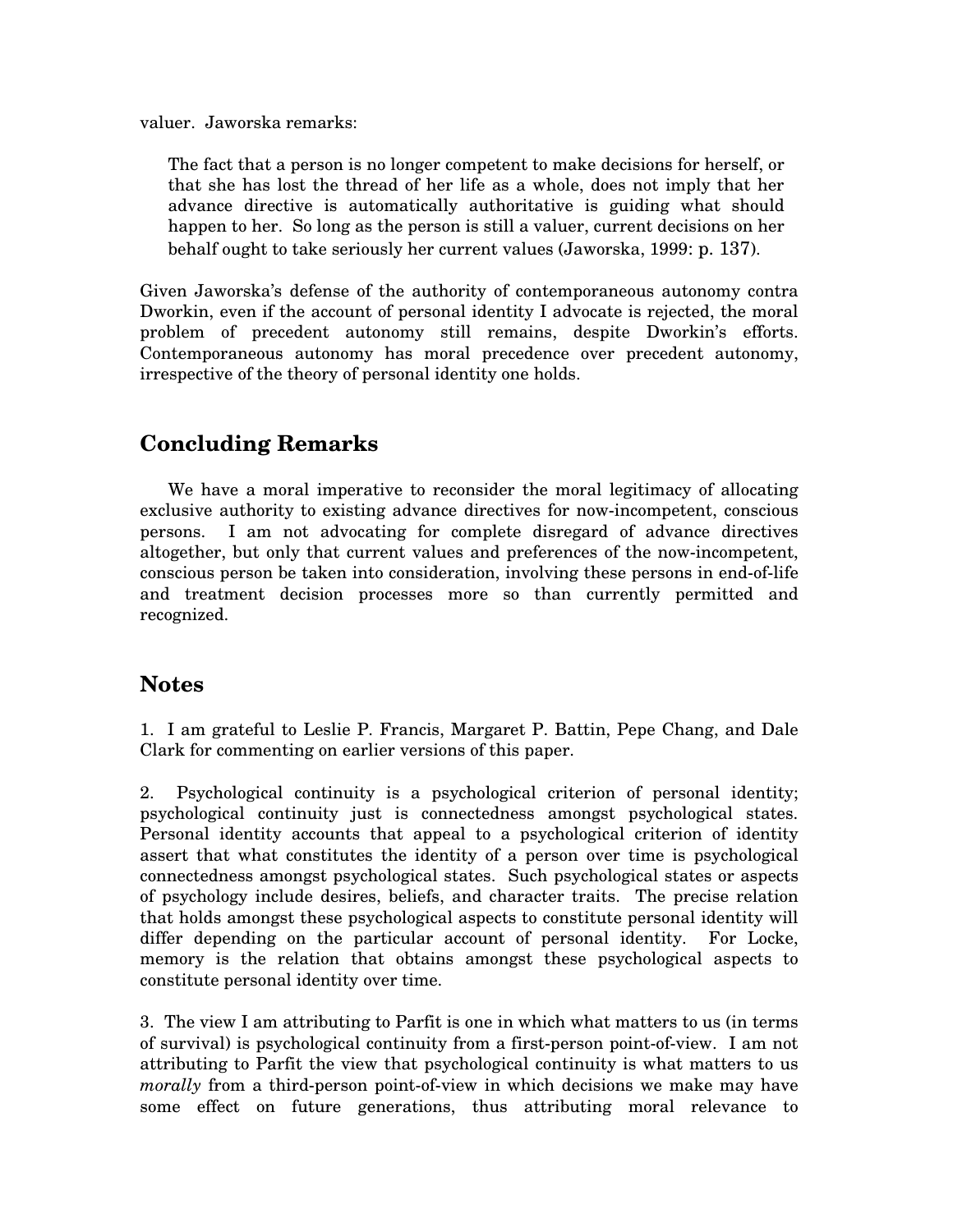psychological continuity. I am therefore not making any claims as to what Parfit would be committed to regarding the moral relevance of psychological continuity. Insofar as this is the case, even if reductionist accounts of personal identity are wrong, as Parfit claims, it is still an open question as to whether psychological continuity is of particular moral relevance.

4. To be clear, the claim that the personal identity of AD patients is disrupted because they are psychologically disconnected from their prior selves is a claim that Hume and Locke would directly endorse given their reductionist accounts of personal identity. While Parfit would not directly endorse this claim, the significance Parfit places on psychological continuity as being what matters to us most in terms of survival and our conception of the self *does* support premise one of the DPA.

5. It is not clear that at this stage of AD the AD patient meets Dworkin's standard of competency requisite for the right to autonomous choice (i.e. autonomy) on the integrity view.

## **References**

The American Academy of Neurology Ethics and Humanities Subcommittee. 1996. "Ethical Issues in the Management of the Demented Patient." *Neurology*. Volume 46, p. 1180-1183.

Davis, John. 2002. "The Concept of Precedent Autonomy." *Bioethics*. Volume 16, Number 2, p. 114-133.

Dworkin, Ronald. 1986. "Autonomy and the Demented Self." *The Milbank Quarterly*. Volume 64, Suppl. 2, p. 4-16.

Fate Norton, David and Mary J. Norton, Eds. 2001. *A Treatise of Human Nature by David Hume*. Oxford University Press.

Hurley and Volicer. 2002. "Alzheimer's Disease: "It's Okay, Mama, If You Want to Go, It's Okay." *Journal of the American Medical Association*. Vol. 288, No. 18, p. 2324-2331, November 13.

Jaworska, Agnieszka. 1999. "Respecting the Margins of Agency: Alzheimer's Patients and the Capacity to Valu." *Philosophy and Public Affairs*. Volume 28, Number 2, p. 105-138.

Niddtch, Ed. 1975. *An Essay Concerning Human Understanding by John Locke*. Oxford University Press.

Parfit, Derek. 1986. *Reasons and Persons*. Oxford University Press.